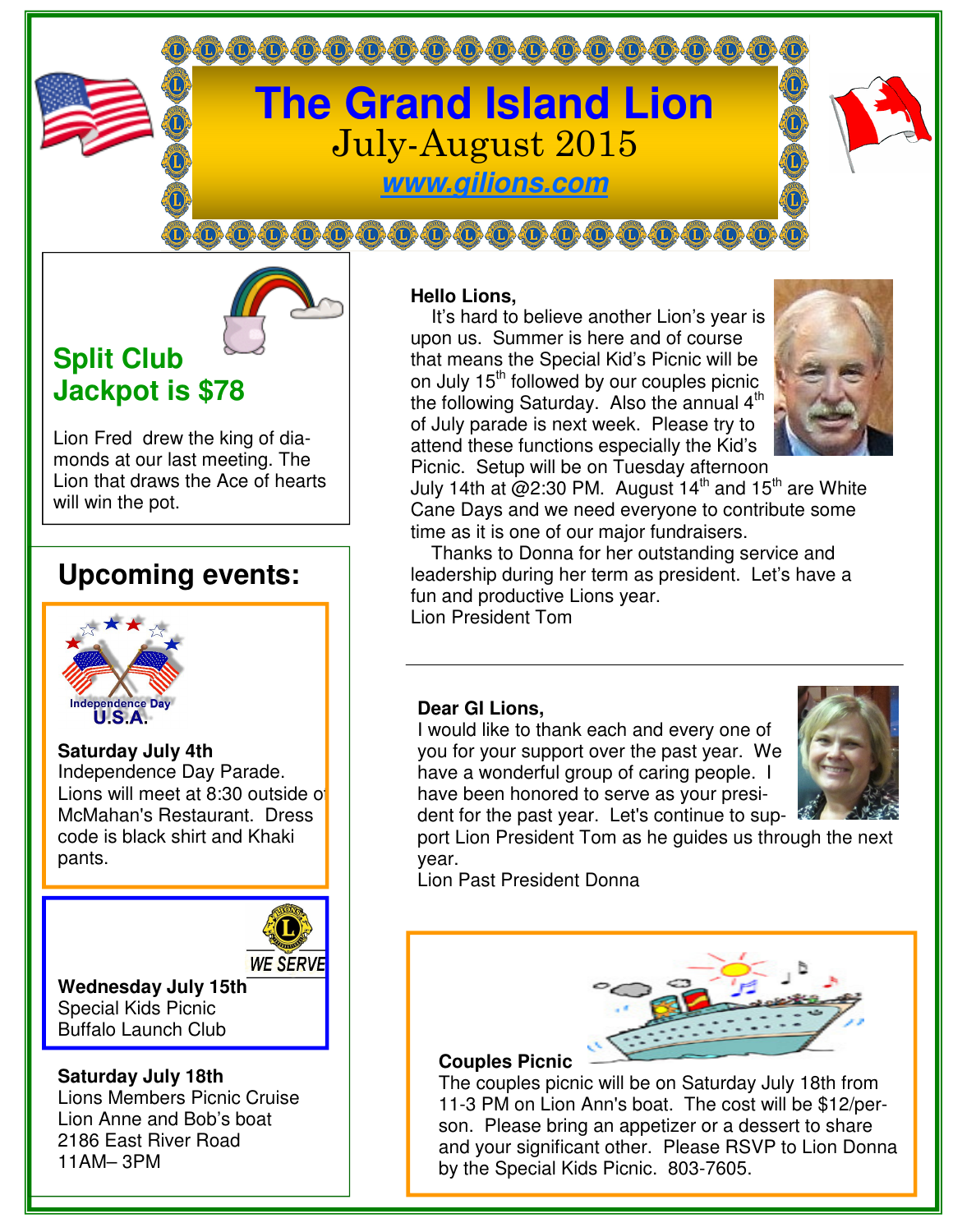

On Saturday June 20th the Grand Island Lions held their first annual garage sale fundraiser on the West River median. The Club would like to thank all in the community who donated items for sale and who came out and purchased items. The Club made \$263.70 which will go towards Lions programs. Seen working the event are Lions Anne Fahning and Donna Lavallee  $(Rt)$ .



On Wednesday June 10th, The Grand Island Lions Club awarded Mary Dunbar-Daluisio and Lion Dan Morabito with the Lions Club International Foundation Melvin Jones Award at their annual Installation Dinner held at Byblos Niagara Resort and Spa. The award is the LCIF's highest honor and is given to a lion's member or citizen for outstanding humanitarian service. Mary Dubar-Daluisio has been instrumental in the Grand Island Relay for Life since its inception in 2003 and served as co-chairman from 2004 to 2012. During that time the fundraiser has brought in over one million dollars for cancer research. Lion Dan Morabito a past president of the Grand Island Lions Club has served the Grand Island Lions actively for the twenty years and he has worked tirelessly on our fundraisers and the Grand Island Lions "Special Kids Picnic." Lion Dan has also been a Scout leader for many years and was instrumental in setting up scouting at School 84 for children with special needs. Pictured are past and current award winners left to right: Dick Crawford, Dunbar-Daluisio, Dave Chervinsky, Morabito, and Paul Bassette.



Lion Fred Ruocco received The Robert J. Uplinger Distinguished Service Award at the Grand Island Lion Installation and Awards Dinner held on June 10<sup>th</sup> at Byblos Resort and Spa. Established in 1993, the award honors outstanding Lions and non-Lions or organizations who perform exemplary service to a Club, District, or community. These honorees possess the highest examples of Lionistic character, ideals, purpose, and service. Pictured and shown with past Uplinger Award winners from left to right are: Paul Bassette, Annette Boies-Lobl, Dave Chervinsky, Ruocco, and Dick Crawford.